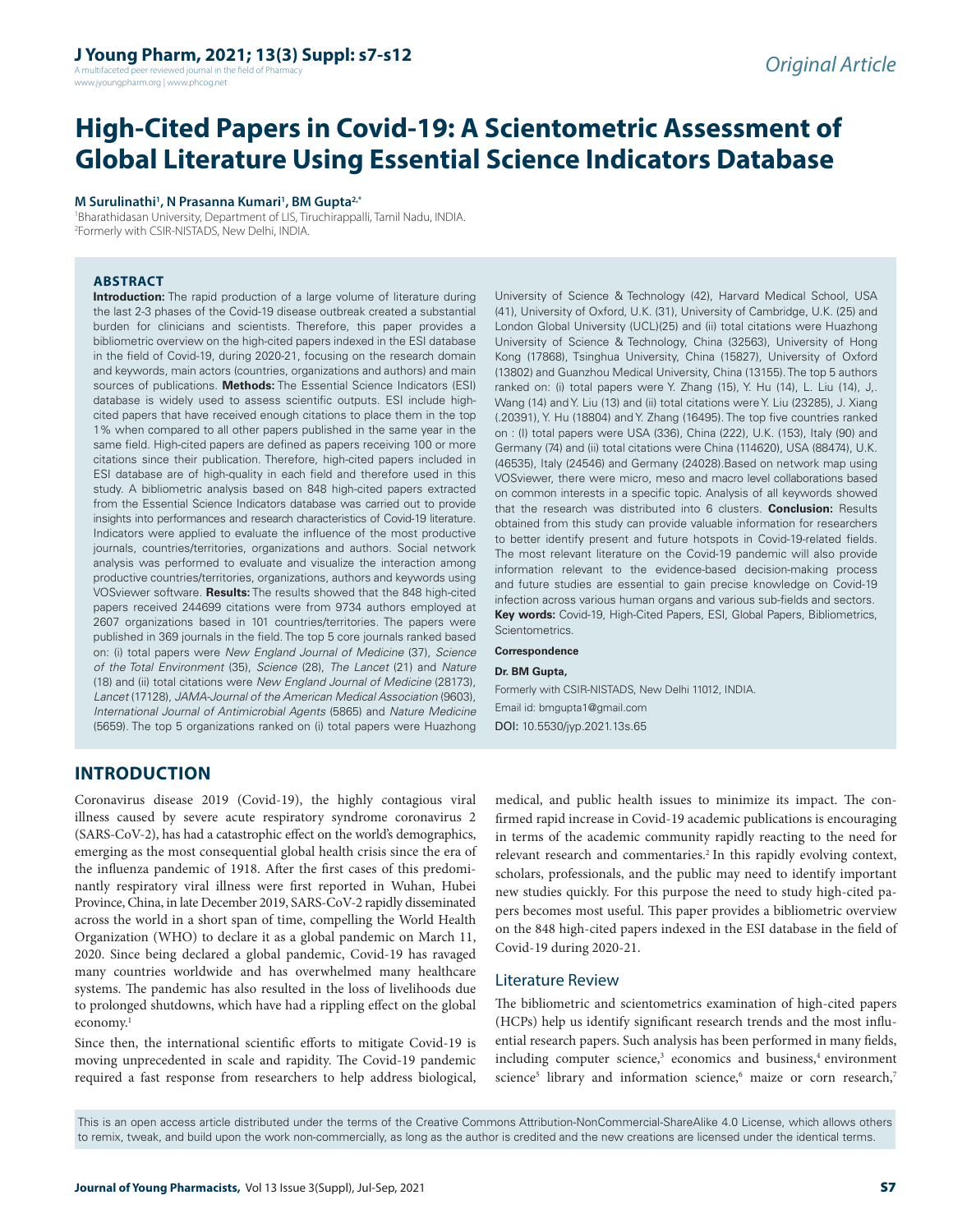operations research and management science,<sup>8</sup> rice research,<sup>9</sup> type-2 diabetes<sup>10</sup> and water resources<sup>11</sup> using ESI database.

## Methodology

The publication data in this study were obtained from the Clarivate Analytics ESI and WoS database. The search strategy used for retrieval was as follows: "Covid-19" within topic field for identifying the high-cited papers on Covid-19 in Essential Science Indicator database (Product of Web of Science).12 Full record and cited references of the included papers were extracted and imported into Histcite and VOSviewer. The search was restricted to document types. Retrieval results showed that there were 848 high-cited SCIE/SSCI papers in Covid-19 research. These were marked as HCPs. The data of the 848 HCPs were downloaded and analyzed comprehensively.

Bibliometric analysis is a powerful and important tool in evaluating scientific performance and development of a research field. Based on these 848 papers, we identified the most influential actors, including counties/regions, institutions, authors and journals. Social network analysis was performed to evaluate and visualize the collaborative interaction among productive countries/territories, organizations, authors and keywords using VOSviewer software. The most-cited papers are then presented. Finally, author keywords, keywords plus and words in title are analyzed, with hot research topics and future directions being provided. The co-authorship network visualization of authors, organizations and countries and co-occurrence network visualization of all keywords are visualized using VOSviewer software.

## **Objectives**

The main objective of this paper is to examine 848 high-cited papers on Covid-19 extracted from the Essential Science Indicators database. It provides insights into performances and research characteristics of publications on Covid-19, using indicators to evaluate the influence of the most countries/territories, organizations, authors and journals. Social network analysis was used to evaluate and visualize the interaction among productive countries/territories, organizations, authors and keywords using VOSviewer software. Also identify the present status and future hotspots in Covid-19 research

## Data Analysis and Results

In all 848 high-cited papers were extracted from Essential Science Indicators Database during 2020-21 and these papers have received 244699 citations, averaging 288.56 citations per paper. Of the 848 highcited papers, 42 papers (4.95% share) accrued more than 1000 citations per paper, 85 papers (10.03%) received 501-1000 citations per paper and 721 papers (43.99%) received 101-500 citations.

### Most Active Countries

In all 80 countries unevenly participated in 848 high-cited papers: 20 countries published 1 paper each, 39 countries 2-9 papers each, 28 countries 10-90 papers each and 3 countries 153-336 papers each. In terms of distribution of citations, 10 countries registered less than 1000 citations, 28 countries 1001 to 10, 000 citations, 8 countries 10860 to 88474 citations and 1 country 114620 citations.

The top 30 countries contributed 10 to 336 papers and their global share varied from 1.2% to 30.6%. Together these 30 countries contributed more than 100 per cent global publications (467060) share and more than 100 per cent (467060) citations share. On further analysis it was observed that: (i) 9 countries contributed more than the average publication productivity (50.77) of all top 30 countries; and (ii) 10 countries registered average citation per paper and relative citation index above average (306.67 and 1.06) all 30 countries. Out of top 30 countries,

countries each in terms of citations per papers and total citations received. Figure 1 presents the network collaborative linkages among top 20 countries. The top 20 countries in Figure 1 are viewed and presented in three clusters represented by three colors. USA has the highest collaboration intensity (TLS = 2991) followed by China (TLS=2597), England (TLS=1659), Italy (TLS=1029) in the top 20 countries/territories. Figure 1 shows visualization of international collaborations and link strength combinations between the top 20 countries/territories. In network visualization, size of the circle of an item is determined by the weight of that item. The higher the weight of an item, larger is the circle of that item. The link strength between USA and UK is maximum, with the number

Table 1 list the top 10 most productive countries and 10 most impactful

**Table 1: Top 10 Most Productive Countries and 10 Most Impactful Countries by Total Citations and Citations per paper.**

| S.No                                         | Name of the<br>country                                          | TP  | %TP            | TC     | <b>CPP</b> | <b>RCI</b> |  |  |  |
|----------------------------------------------|-----------------------------------------------------------------|-----|----------------|--------|------------|------------|--|--|--|
| <b>Top 10 Most Productive Countries</b>      |                                                                 |     |                |        |            |            |  |  |  |
| $\mathbf{1}$                                 | <b>USA</b>                                                      | 336 | 39.6           | 88474  | 263.31     | 0.91       |  |  |  |
| $\overline{2}$                               | China                                                           | 222 | 26.2           | 114620 | 516.31     | 1.79       |  |  |  |
| 3                                            | UK                                                              | 153 | 18             | 46535  | 304.15     | 1.05       |  |  |  |
| $\overline{4}$                               | Italy                                                           | 90  | 10.6           | 24546  | 272.73     | 0.95       |  |  |  |
| 5                                            | Germany                                                         | 74  | 8.7            | 24028  | 324.70     | 1.13       |  |  |  |
| 6                                            | Canada                                                          | 59  | $\overline{7}$ | 14772  | 250.37     | 0.87       |  |  |  |
| 7                                            | Australia                                                       | 57  | 6.7            | 13106  | 229.93     | 0.80       |  |  |  |
| 8                                            | France                                                          | 55  | 6.5            | 17424  | 316.80     | 1.10       |  |  |  |
| 9                                            | Spain                                                           | 53  | 6.3            | 13508  | 254.87     | 0.88       |  |  |  |
| 10                                           | Netherlands                                                     | 46  | 5.4            | 17498  | 380.39     | 1.32       |  |  |  |
| Top 10 Most Impactful by Citations Per Paper |                                                                 |     |                |        |            |            |  |  |  |
| $\mathbf{1}$                                 | China                                                           | 222 | 26.2           | 114620 | 516.31     | 1.79       |  |  |  |
| $\overline{2}$                               | Denmark                                                         | 17  | $\overline{2}$ | 6626   | 389.76     | 1.35       |  |  |  |
| 3                                            | Singapore                                                       | 28  | 3.3            | 10860  | 387.86     | 1.34       |  |  |  |
| $\overline{4}$                               | Netherlands                                                     | 46  | 5.4            | 17498  | 380.39     | 1.32       |  |  |  |
| 5                                            | Greece                                                          | 14  | 1.7            | 4975   | 355.36     | 1.23       |  |  |  |
| 6                                            | South Korea                                                     | 18  | 2.1            | 5933   | 329.61     | 1.14       |  |  |  |
| 7                                            | Germany                                                         | 74  | 8.7            | 24028  | 324.70     | 1.13       |  |  |  |
| 8                                            | Switzerland                                                     | 29  | 3.4            | 9381   | 323.48     | 1.12       |  |  |  |
| 9                                            | France                                                          | 55  | 6.5            | 17424  | 316.80     | 1.10       |  |  |  |
| 10                                           | Japan                                                           | 27  | 3.2            | 8495   | 314.63     | 1.09       |  |  |  |
|                                              | Top 10 Most Impactful Organizations by Total Citations Received |     |                |        |            |            |  |  |  |
| $\mathbf{1}$                                 | China                                                           | 222 | 26.2           | 114620 | 516.31     | 1.79       |  |  |  |
| $\overline{2}$                               | <b>USA</b>                                                      | 336 | 39.6           | 88474  | 263.32     | 0.91       |  |  |  |
| 3                                            | <b>UK</b>                                                       | 153 | 18             | 46535  | 304.15     | 1.05       |  |  |  |
| $\overline{4}$                               | Italy                                                           | 90  | 10.6           | 24546  | 272.73     | 0.95       |  |  |  |
| 5                                            | Germany                                                         | 74  | 8.7            | 24028  | 324.70     | 1.13       |  |  |  |
| 6                                            | Netherlands                                                     | 46  | 5.4            | 17498  | 380.39     | 1.32       |  |  |  |
| 7                                            | France                                                          | 55  | 6.5            | 17424  | 316.80     | 1.10       |  |  |  |
| 8                                            | Canada                                                          | 59  | 7              | 14772  | 250.37     | 0.87       |  |  |  |
| 9                                            | Spain                                                           | 53  | 6.3            | 13508  | 254.87     | 0.88       |  |  |  |
| 10                                           | Australia                                                       | 57  | 6.7            | 13106  | 229.93     | 0.80       |  |  |  |

TP=Total papers; TC=Total citations; CPP=Citations per paper; RCI=Relative citation index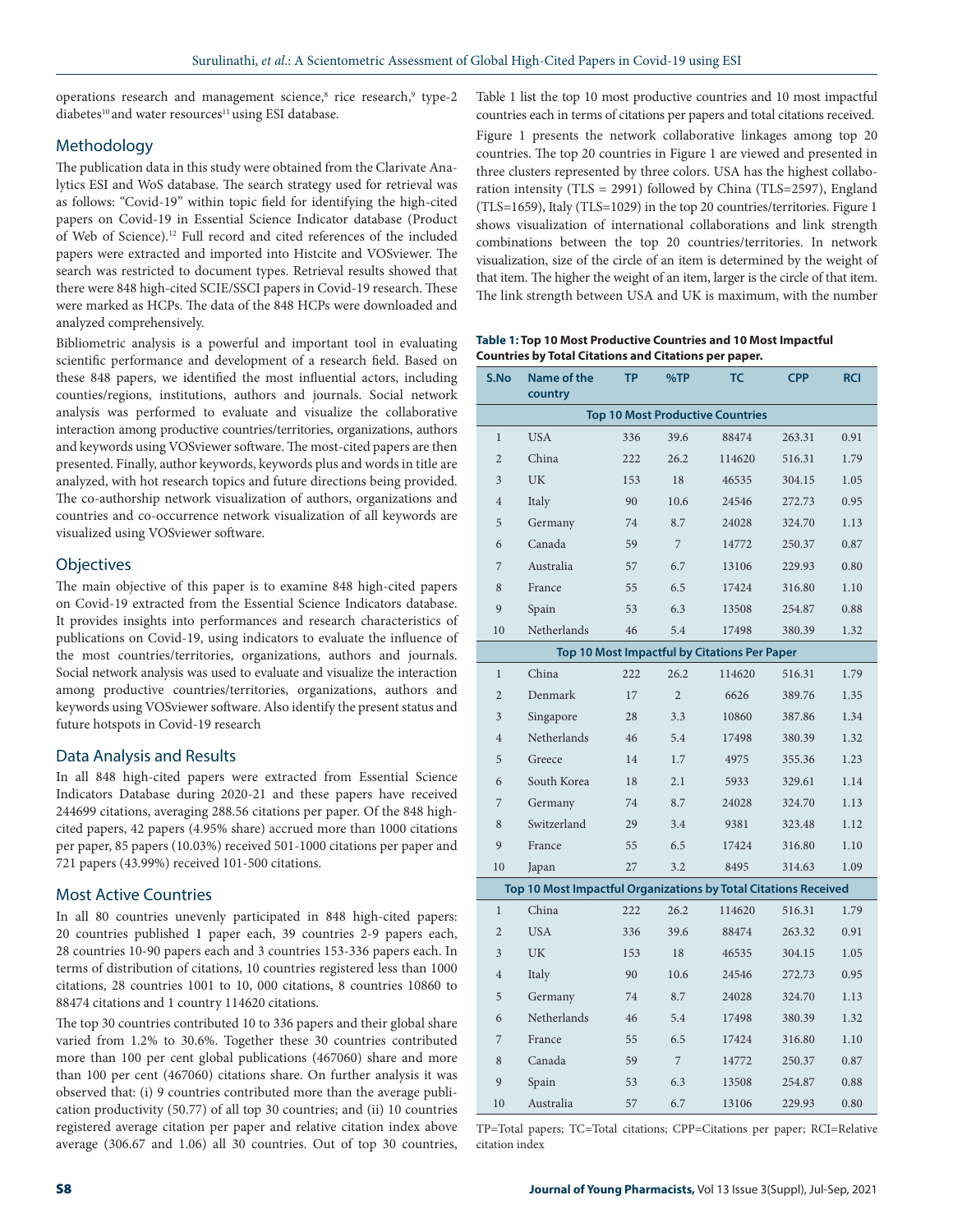

**Figure 1:** Network Collaboration Network Linkages among Top 20 Countries.

of USA–UK collaboration linkages being 64. In the collaborations, USA is at the central position, which shows its research potential in the Covid-19 field.

#### Most Active Organizations

In all 2607 organizations unevenly participated in 848 high-cited papers: 1909 organizations contributed 1 paper each, 647 organizations 2-9 papers each, 51 organizations 10-42 papers each. Of the top 30 organizations, 8 organizations registered 10615 to 32563 citations, 16 organizations 5001 to 9999 citations and 6 organizations 2681 to 4651 citations.

The top 30 organizations contributed 13 to 42 papers and their global share varied from 1.53% to 4.95%. Among the top 30 organizations, 12 were from USA, 6 each from China and UK, 2 from Italy, one each from Singapore, France, Canada and Australia.

Together these 30 organizations contributed 68.51% (581 papers) global publications and more than 100 per cent (257428) citations share. On further analysis it was observed that: (i) 11 organizations contributed more than the average publication productivity (10.37) of all top 30 organizations; and (ii) 9 organizations registered average citation per paper and relative citation index above average (443.08 and 1.54) all 30 organizations. Out of top 30 organizations, Table 2 list the top 10 most productive organizations, 10 most impactful organizations in terms of citations per papers and top 10 most impactful organizations in terms of total citations received.

Figure 2 presents the collaborative linkages among top 30 organizations. The organizations are presented in three clusters represented by three colors. Figure 2 shows the visualization of collaborations and link strength combinations between the top 30 organizations. Harvard Medical School with 199 highest number of link strength followed by Huazhong University Science and Technology (178), Oxford University (170) and among others. The colors are used to distinguish between different clusters.

## Most Active Authors

In all 9734 authors unevenly participated in 848 high-cited papers: 8309 authors contributed 1 paper each, 1417 authors 2-9 papers each and 8 authors 10-15 papers each. Out of top 30 authors, 18 authors registered 1302-4958 citations, 4 authors 5830-8209 citations and 8 authors 11303- 23285 citations. The top 30 authors contributed 6-15 papers and their global share varied from 0.71% to 1.77%.

Together these 30 authors contributed 30.90% (262 papers) share in global publications and 85.03% (208079) share in global citations. On further analysis it was observed that: (i) 10 authors contributed more than the average publication productivity (8.73) of all top 30 authors; and (ii) 8 authors registered average citation per paper and relative citation index above average (799.19 and 1.64) all 30 authors. Out of top 30 organizations, Table 3 list the top 10 most productive authors,

**Table 2: Top 10 Most Productive Organizations and Most Impactful Organizations by Total Citations and Citations Per Paper.**

| S.No                                        | <b>Name of the</b><br>organization                         | <b>Country</b> | ТP | ТС    | <b>CPP</b> | <b>RCI</b> | %TP  |  |  |  |
|---------------------------------------------|------------------------------------------------------------|----------------|----|-------|------------|------------|------|--|--|--|
| <b>Top 10 Most Productive Organizations</b> |                                                            |                |    |       |            |            |      |  |  |  |
| $\mathbf{1}$                                | Huazhong University<br>Science and Technology              | China          | 42 | 32563 | 775.31     | 2.69       | 4.95 |  |  |  |
| 2                                           | <b>Harvard Medical</b><br>Schools                          | <b>USA</b>     | 41 | 11811 | 288.07     | 1.00       | 4.83 |  |  |  |
| 3                                           | University of Oxford                                       | UK             | 31 | 13802 | 445.23     | 1.54       | 3.66 |  |  |  |
|                                             | Chinese Academic of<br>Science                             | China          | 25 | 6531  | 261.24     | 0.91       | 2.95 |  |  |  |
| 5                                           | London's Global<br>University (UCL)                        | UK             | 25 | 9215  | 368.60     | 1.28       | 2.95 |  |  |  |
| 6                                           | University Cambridge                                       | UK             | 25 | 9787  | 391.48     | 1.36       | 2.95 |  |  |  |
| 7                                           | Icahn School of Med<br>Mount Sinai                         | <b>USA</b>     | 24 | 7685  | 320.21     | 1.11       | 2.83 |  |  |  |
| 8                                           | University Washington                                      | <b>USA</b>     | 23 | 10615 | 461.52     | 1.60       | 2.71 |  |  |  |
| 9                                           | University of<br>Hong Kong                                 | China          | 22 | 17868 | 812.18     | 2.81       | 2.59 |  |  |  |
| 10                                          | Brigham and Women's<br>Hospital                            | <b>USA</b>     | 20 | 5840  | 292.00     | 1.01       | 2.36 |  |  |  |
|                                             | Top 10 Most Impactful Organizations by Citations per Paper |                |    |       |            |            |      |  |  |  |
| $\mathbf{1}$                                | Tsinghua University                                        | China          | 14 | 15827 | 1130.50    | 3.92       | 1.65 |  |  |  |
| $\overline{2}$                              | Guangzhou Medical<br>University                            | China          | 13 | 13155 | 1011.92    | 3.51       | 1.53 |  |  |  |
| 3                                           | University of<br>Hong Kong                                 | China          | 22 | 17868 | 812.18     | 2.81       | 2.59 |  |  |  |
| $\overline{4}$                              | Huazhong University<br>Science and Technology              | China          | 42 | 32563 | 775.31     | 2.69       | 4.95 |  |  |  |
| 5                                           | Wuhan University                                           | China          | 18 | 11782 | 654.56     | 2.27       | 2.12 |  |  |  |
| 6                                           | University of Milano<br>Bicocca                            | Italy          | 13 | 6197  | 476.69     | 1.65       | 1.53 |  |  |  |
| 7                                           | National University of<br>Singapore                        | Singapore      | 14 | 6577  | 469.79     | 1.63       | 1.65 |  |  |  |
| 8                                           | University Washington                                      | <b>USA</b>     | 23 | 10615 | 461.52     | 1.60       | 2.71 |  |  |  |
| 9                                           | University of Oxford                                       | UK             | 31 | 13802 | 445.23     | 1.54       | 3.66 |  |  |  |
| 10                                          | University of North<br>Carolina                            | <b>USA</b>     | 14 | 6194  | 442.43     | 1.53       | 1.65 |  |  |  |
|                                             | Top 10 Most Impactful Organizations by Total Citations     |                |    |       |            |            |      |  |  |  |
| $\mathbf{1}$                                | Huazhong University<br>Science and Technology              | China          | 42 | 32563 | 775.31     | 2.69       | 4.95 |  |  |  |
| $\mathbf{2}$                                | University of<br>Hong Kong                                 | China          | 22 | 17868 | 812.18     | 2.81       | 2.59 |  |  |  |
| 3                                           | Tsinghua University                                        | China          | 14 | 15827 | 1130.50    | 3.92       | 1.65 |  |  |  |
| $\overline{4}$                              | University of Oxford                                       | UK             | 31 | 13802 | 445.23     | 1.54       | 3.66 |  |  |  |
| 5                                           | Guangzhou Medical<br>University                            | China          | 13 | 13155 | 1011.92    | 3.51       | 1.53 |  |  |  |
| 6                                           | Harvard Medical<br>Schools                                 | <b>USA</b>     | 41 | 11811 | 288.07     | 1.00       | 4.83 |  |  |  |
| 7                                           | Wuhan University                                           | China          | 18 | 11782 | 654.56     | 2.27       | 2.12 |  |  |  |
| 8                                           | University Washington                                      | <b>USA</b>     | 23 | 10615 | 461.52     | 1.60       | 2.71 |  |  |  |
| 9                                           | University Cambridge                                       | UK             | 25 | 9787  | 391.48     | 1.36       | 2.95 |  |  |  |
| 10                                          | London's Global<br>University (UCL)                        | UK             | 25 | 9215  | 368.60     | 1.28       | 2.95 |  |  |  |

TP=Total papers; TC=Total citations; CPP=Citations per paper; RCI=Relative citation index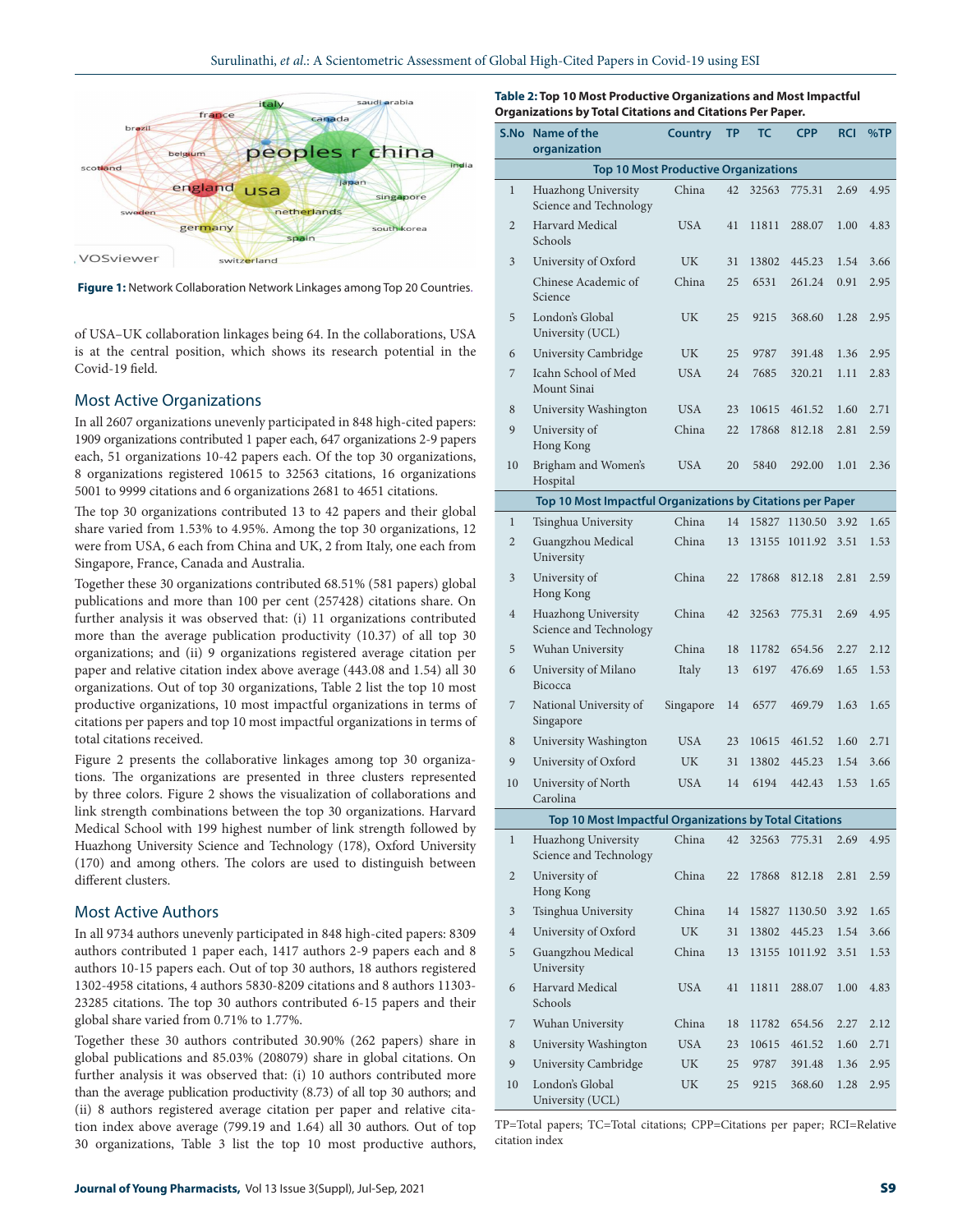#### Surulinathi, *et al*.: A Scientometric Assessment of Global High-Cited Papers in Covid-19 using ESI



**Figure 2:** Network Collaboration Network Linkages among Top 30 Organizations.

10 most impactful authors in terms of citations per papers and total citations received.

# Most Active Journals

Table 4 represents the journals-wise distribution of high-cited papers in Covid-9. Out of 848 document, 715 (84.30%) constitute journal articles and 128 (15.1%) reviews. The Covid-19 high-cited papers are spread over 322 different source journals. Table 4 gives the leading journals each with number of publications, and impact factor of the journal. Of the 322 journals, 197 journals published 1 paper each, 123 journals 2-9 publications each and 14 journals 10-37 papers each. The top 30 journals constitute 52.45% (375) share in total journal output. The top 10 journals ranked according to productivity, citations per paper, total citations and impact factor are listed in Table 4.

## Subject-Wise Distribution of Publications

The high-cited papers on Covid-19 research has been published in the context of different subject fields (as reflected in Web of Science database

| Table 3: Top 10 Most Productive Organizations and Most Impactful |  |
|------------------------------------------------------------------|--|
| Authors by Total Citations and Citations Per Paper.              |  |

| S. No                                 | <b>Name of the</b><br>author                         | ΤP | ТС    | <b>CPP</b>                                    | <b>RCI</b> | $%$ TP |  |  |  |  |
|---------------------------------------|------------------------------------------------------|----|-------|-----------------------------------------------|------------|--------|--|--|--|--|
| <b>Top 10 Most Productive Authors</b> |                                                      |    |       |                                               |            |        |  |  |  |  |
| $\mathbf 1$                           | Zhang Y                                              | 15 | 16495 | 1099.67                                       | 3.81       | 1.77   |  |  |  |  |
| $\overline{2}$                        | Hu Y                                                 | 14 | 18804 | 1343.14                                       | 4.65       | 1.65   |  |  |  |  |
| $\overline{\mathbf{3}}$               | Liu L                                                | 14 | 14690 | 1049.29                                       | 3.64       | 1.65   |  |  |  |  |
| $\overline{4}$                        | Wang J                                               | 14 | 8209  | 586.36                                        | 2.03       | 1.65   |  |  |  |  |
| 5                                     | Liu Y                                                | 13 | 23285 | 1791.15                                       | 6.21       | 1.53   |  |  |  |  |
| 6                                     | Wang Y                                               | 13 | 7825  | 601.92                                        | 2.09       | 1.53   |  |  |  |  |
| 7                                     | Zhang L                                              | 13 | 7446  | 572.77                                        | 1.98       | 1.53   |  |  |  |  |
| 8                                     | Wang L                                               | 10 | 5830  | 583.00                                        | 2.02       | 1.18   |  |  |  |  |
| 9                                     | Chen J                                               | 9  | 4958  | 550.89                                        | 1.91       | 1.06   |  |  |  |  |
| 10                                    | Yuen KY                                              | 9  | 12293 | 1365.89                                       | 4.73       | 1.06   |  |  |  |  |
|                                       | Top 10 Most Impactful Authors by Citations Per Paper |    |       |                                               |            |        |  |  |  |  |
| $\mathbf 1$                           | Chen Z                                               | 6  | 11303 | 1883.83                                       | 6.53       | 0.71   |  |  |  |  |
| $\overline{2}$                        | Wang T                                               | 7  | 13166 | 1880.86                                       | 6.52       | 0.83   |  |  |  |  |
| 3                                     | Liu Y                                                | 13 | 23285 | 1791.15                                       | 6.21       | 1.53   |  |  |  |  |
| $\overline{4}$                        | Li L                                                 | 8  | 12309 | 1538.63                                       | 5.33       | 0.94   |  |  |  |  |
| 5                                     | Yuen KY                                              | 9  | 12293 | 1365.89                                       | 4.73       | 1.06   |  |  |  |  |
| 6                                     | Hu Y                                                 | 14 | 18804 | 1343.14                                       | 4.65       | 1.65   |  |  |  |  |
| 7                                     | Zhang Y                                              | 15 | 16495 | 1099.67                                       | 3.81       | 1.77   |  |  |  |  |
| 8                                     | Liu L                                                | 14 | 14690 | 1049.29                                       | 3.64       | 1.65   |  |  |  |  |
| 9                                     | Drosten C                                            | 6  | 4412  | 735.33                                        | 2.55       | 0.71   |  |  |  |  |
| 10                                    | Cecconi M                                            | 7  | 4911  | 701.57                                        | 2.43       | 0.83   |  |  |  |  |
|                                       |                                                      |    |       | Ten Most Impactful Authors by Total Citations |            |        |  |  |  |  |
| $\mathbf{1}$                          | Chen Z                                               | 6  | 11303 | 1883.83                                       | 6.53       | 0.71   |  |  |  |  |
| $\overline{c}$                        | Wang T                                               | 7  | 13166 | 1880.86                                       | 6.52       | 0.83   |  |  |  |  |
| 3                                     | Liu Y                                                | 13 | 23285 | 1791.15                                       | 6.21       | 1.53   |  |  |  |  |
| $\overline{4}$                        | Li L                                                 | 8  | 12309 | 1538.63                                       | 5.33       | 0.94   |  |  |  |  |
| 5                                     | Yuen KY                                              | 9  | 12293 | 1365.89                                       | 4.73       | 1.06   |  |  |  |  |
| 6                                     | Hu Y                                                 | 14 | 18804 | 1343.14                                       | 4.65       | 1.65   |  |  |  |  |
| 7                                     | Zhang Y                                              | 15 | 16495 | 1099.67                                       | 3.81       | 1.77   |  |  |  |  |
| 8                                     | Liu L                                                | 14 | 14690 | 1049.29                                       | 3.64       | 1.65   |  |  |  |  |
| 9                                     | Drosten C                                            | 6  | 4412  | 735.33                                        | 2.55       | 0.71   |  |  |  |  |
| 10                                    | Cecconi M                                            | 7  | 4911  | 701.57                                        | 2.43       | 0.83   |  |  |  |  |

classification), with highest number of publications coming from Medicine - General Internal (with 13.43% share), followed by Public - Environmental Occupational Health (10.01% share), Environmental Sciences (8.12% share), Psychiatry (6.83% share), Pharmacology Pharmacy (5.54% share) and Infectious Diseases (5.42% share), etc. (Table 5)

# Keyword Analysis

The frequency occurrence of keywords is shown in Table 6 and Figure 3. The highest frequency (818) was observed for Covid, followed by Patient (384), SARS-COV (364), Pandemic (309), Severe Acute Respiratory Syndrome Coronovirus (248), Virus(194), Age(189) and Outbreak (189). Figure 3 shows the network visualization of author keywords (occurrences  $\geq$  60). The entire network of the author keywords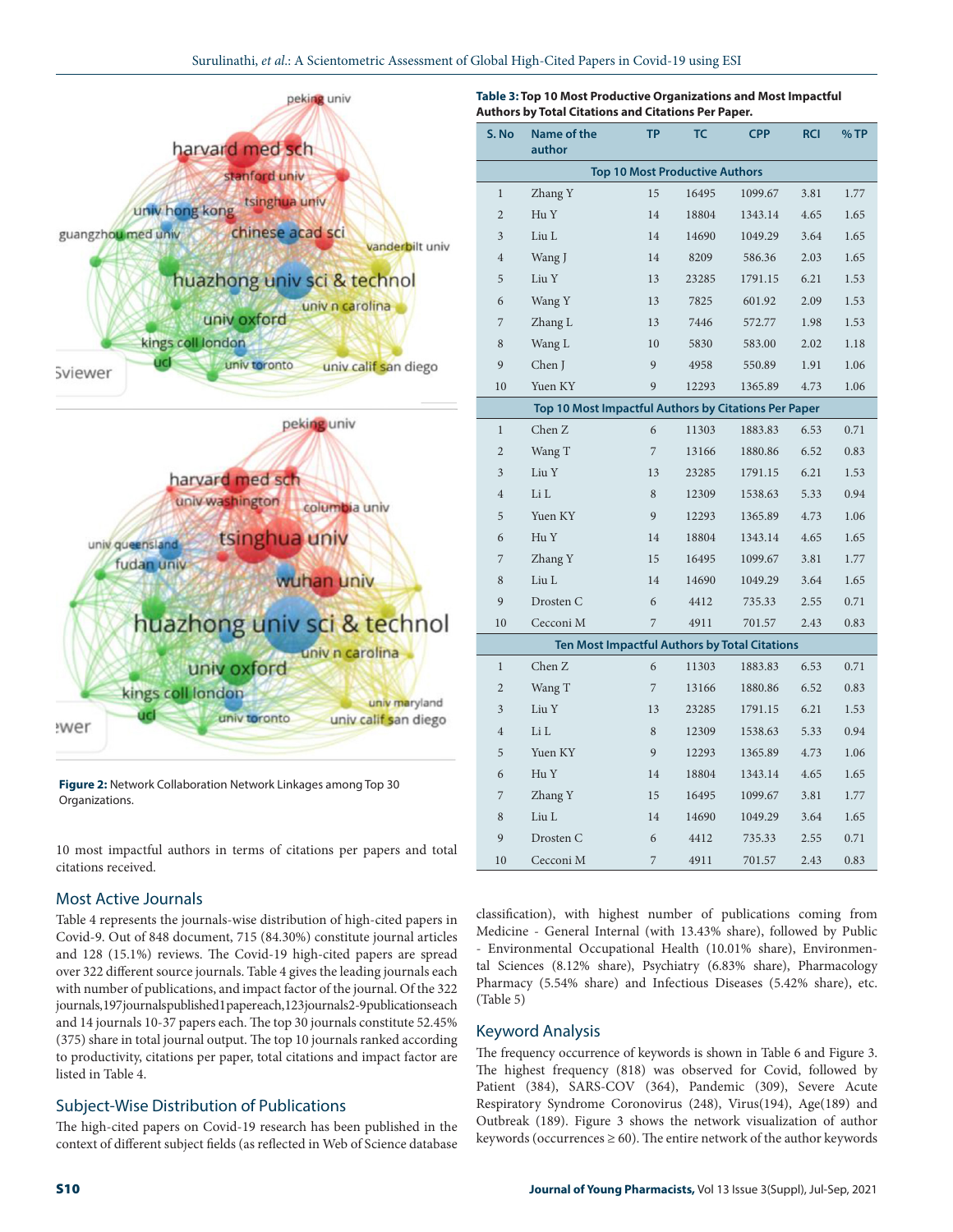**Table 4: Top 10 Most Productive Journals and 10 Most Impactful Journals by Total Citations, Citations Per Paper and by Impact Factor.**

| S.<br>No                               | <b>Name of the Journal</b>                          | IF(Year) | ΤP | ТС    | <b>CPP</b> |  |  |  |
|----------------------------------------|-----------------------------------------------------|----------|----|-------|------------|--|--|--|
| <b>Top 10 Most Productive Journals</b> |                                                     |          |    |       |            |  |  |  |
| $\mathbf{1}$                           | New England Journal of Medicine                     | 74.69    | 37 | 28173 | 761.43     |  |  |  |
| $\overline{2}$                         | Science of the Total Environment                    | 6.55     | 35 | 4019  | 114.83     |  |  |  |
| 3                                      | Science                                             | 41.84    | 28 | 8262  | 295.07     |  |  |  |
| $\overline{4}$                         | Lancet                                              | 60.39    | 21 | 17128 | 815.62     |  |  |  |
| 5                                      | Nature                                              | 42.77    | 18 | 6923  | 384.61     |  |  |  |
| 6                                      | Nutrients together account for                      | 4.54     | 18 | 1782  | 99.00      |  |  |  |
| 7                                      | Cell                                                | 38.63    | 17 | 5268  | 309.88     |  |  |  |
| 8                                      | JAMA-Journal of the American<br>Medical Association | 45.54    | 14 | 9603  | 685.93     |  |  |  |
| 9                                      | Psychiatry Research                                 | 2.2      | 13 | 3097  | 238.23     |  |  |  |
| 10                                     | Radiology                                           | 7.93     | 12 | 6208  | 517.33     |  |  |  |
|                                        | <b>Top 10 Journals by Citations Per Paper</b>       |          |    |       |            |  |  |  |
| $\mathbf 1$                            | Lancet                                              | 60.39    | 21 | 17128 | 815.62     |  |  |  |
| $\overline{2}$                         | New England Journal of Medicine                     | 74.69    | 37 | 28173 | 761.43     |  |  |  |
| 3                                      | JAMA-Journal of the American<br>Medical Association | 45.54    | 14 | 9603  | 685.93     |  |  |  |
| $\overline{4}$                         | International Journal of<br>Antimicrobial Agents    | 4.62     | 9  | 5865  | 651.67     |  |  |  |
| 5                                      | Nature Medicine                                     | 36.13    | 9  | 5659  | 628.78     |  |  |  |
| 6                                      | Lancet Respiratory Medicine                         | 25.09    | 7  | 4188  | 598.29     |  |  |  |
| 7                                      | <b>JAMA</b> Cardiology                              | 12.79    | 7  | 4078  | 582.57     |  |  |  |
| 8                                      | <b>Lancet Infectious Diseases</b>                   | 24.44    | 8  | 4187  | 523.38     |  |  |  |
| 9                                      | Radiology                                           | 7.93     | 12 | 6208  | 517.33     |  |  |  |
| 10                                     | BMJ-British Medical Journal                         | 30.22    | 8  | 4010  | 501.25     |  |  |  |
|                                        | <b>Top 10 Journals by Total Citations</b>           |          |    |       |            |  |  |  |
| $\mathbf{1}$                           | New England Journal of Medicine                     | 74.69    | 37 | 28173 | 761.43     |  |  |  |
| 2                                      | Lancet                                              | 60.39    | 21 | 17128 | 815.62     |  |  |  |
| 3                                      | JAMA-Journal of the American<br>Medical Association | 45.54    | 14 | 9603  | 685.93     |  |  |  |
| 4                                      | Science                                             | 41.84    | 28 | 8262  | 295.07     |  |  |  |
| 5                                      | Nature                                              | 42.77    | 18 | 6923  | 384.61     |  |  |  |
| 6                                      | Radiology                                           | 7.93     | 12 | 6208  | 517.33     |  |  |  |
| 7                                      | International Journal of<br>Antimicrobial Agents    | 4.62     | 9  | 5865  | 651.67     |  |  |  |
| 8                                      | Nature Medicine                                     | 36.13    | 9  | 5659  | 628.78     |  |  |  |
| 9                                      | Cell                                                | 38.63    | 17 | 5268  | 309.88     |  |  |  |
| 10                                     | Lancet Respiratory Medicine                         | 25.09    | 7  | 4188  | 598.29     |  |  |  |
|                                        | <b>Top 10 Journals by Impact Factor</b>             |          |    |       |            |  |  |  |
| $\mathbf{1}$                           | New England Journal of Medicine                     | 74.69    | 37 | 28173 | 761.43     |  |  |  |
| $\overline{2}$                         | Lancet                                              | 60.39    | 21 | 17128 | 815.62     |  |  |  |
| 3                                      | JAMA-Journal of the American<br>Medical Association | 45.54    | 14 | 9603  | 685.93     |  |  |  |
| 4                                      | Nature                                              | 42.77    | 18 | 6923  | 384.61     |  |  |  |
| 5                                      | Science                                             | 41.84    | 28 | 8262  | 295.07     |  |  |  |
| 6                                      | Cell                                                | 38.63    | 17 | 5268  | 309.88     |  |  |  |
| 7                                      | Nature Medicine                                     | 36.13    | 9  | 5659  | 628.78     |  |  |  |
| 8                                      | BMJ-British Medical Journal                         | 30.22    | 8  | 4010  | 501.25     |  |  |  |
| 9                                      | Lancet Respiratory Medicine                         | 25.09    | 7  | 4188  | 598.29     |  |  |  |
| 10                                     | Lancet Infectious Diseases                          | 24.44    | 8  | 4187  | 523.38     |  |  |  |

|  |  | Table 5: Subject-Wise Distribution of High-Cited Papers. |
|--|--|----------------------------------------------------------|
|--|--|----------------------------------------------------------|

| S.No           | <b>Name of the</b><br><b>Subject Category</b>    | <b>TP</b> | %TP   | S.No | Name of<br>the Subject<br><b>Category</b>         | <b>TP</b> | %TP  |
|----------------|--------------------------------------------------|-----------|-------|------|---------------------------------------------------|-----------|------|
| $\mathbf{1}$   | Medicine General<br>Internal                     | 114       | 13.43 | 17   | Nanoscience<br>Nanotechnology                     | 21        | 2.47 |
| $\overline{2}$ | Public<br>Environmental<br>Occupational Health   | 85        | 10.02 | 18   | Cardiac<br>Cardiovascular<br>Systems              | 20        | 2.36 |
| 3              | Multidisciplinary<br>Sciences                    | 71        | 8.36  | 19   | Chemistry<br>Multidisciplinary                    | 19        | 2.24 |
| $\overline{4}$ | Environmental<br>Sciences                        | 69        | 8.13  | 20   | Hematology                                        | 18        | 2.12 |
| 5              | Psychiatry                                       | 58        | 6.83  | 21   | Materials Science<br>Multidisciplinary            | 15        | 1.77 |
| 6              | Pharmacology<br>Pharmacy                         | 47        | 5.54  | 22   | Critical Care<br>Medicine                         | 14        | 1.65 |
| 7              | <b>Infectious Diseases</b>                       | 46        | 5.42  | 23   | Pediatrics                                        | 14        | 1.65 |
| 8              | Biochemistry<br>Molecular Biology                | 42        | 4.95  | 24   | Peripheral<br>Vascular Disease                    | 14        | 1.65 |
| 9              | Cell Biology                                     | 37        | 4.36  | 25   | Biology                                           | 12        | 1.41 |
| 10             | Clinical Neurology                               | 32        | 3.77  | 26   | Endocrinology<br>Metabolism                       | 12        | 1.41 |
| 11             | Medicine Research<br>Experimental                | 28        | 3.30  | 27   | Mathematical<br>Interdisciplinary<br>Applications | 12        | 1.41 |
| 12             | Microbiology                                     | 28        | 3.30  | 28   | Physics<br>Mathematical                           | 12        | 1.41 |
| 13             | Neurosciences                                    | 26        | 3.06  | 29   | Physics<br>Multidisciplinary                      | 12        | 1.41 |
| 14             | <b>Nutrition Dietetics</b>                       | 26        | 3.06  | 30   | Respiratory<br>Systems                            | 12        | 1.41 |
| 15             | Immunology                                       | 22        | 2.59  | 31   | <b>Business Finance</b>                           | 11        | 1.30 |
| 16             | Radiology Nuclear<br>Medicine Medical<br>Imaging | 22        | 2.59  | 32   | Chemistry<br>Physical                             | 10        | 1.18 |

(occurrences  $\geq 60$ ) is presented. The author keywords have been divided into four groups and each group presented with a certain colour. In network visualization, the colour of author keywords is determined by the cluster to which the item belongs, according to VOSviewer.

# **SUMMARY AND CONCLUSION**

In the present paper, a scientometric analysis was performed on 848 high-cited documents using bibliometric methods having received 100 or more citations indexed in WoS database and covered in Essential Science Indicators database from the beginning of 2020 up to June, 2021. The contribution and influence of most productive countries/ territories, organizations, authors and journals was evaluated. Among countries, the most productive countries were USA (336 papers), China (222 papers), U.K. (153 papers), Italy (90 papers) and Germany (74 papers) and the most impactful countries were: China (56.31), Denmark (389.76), Singapore (387.86), Netherlands (380.39) and Greece (355.56) in terms of average citations per paper. The USA had a dominant position in the collaboration network of the top 20 productive countries/ territories. At the institution level, the most productive organizations